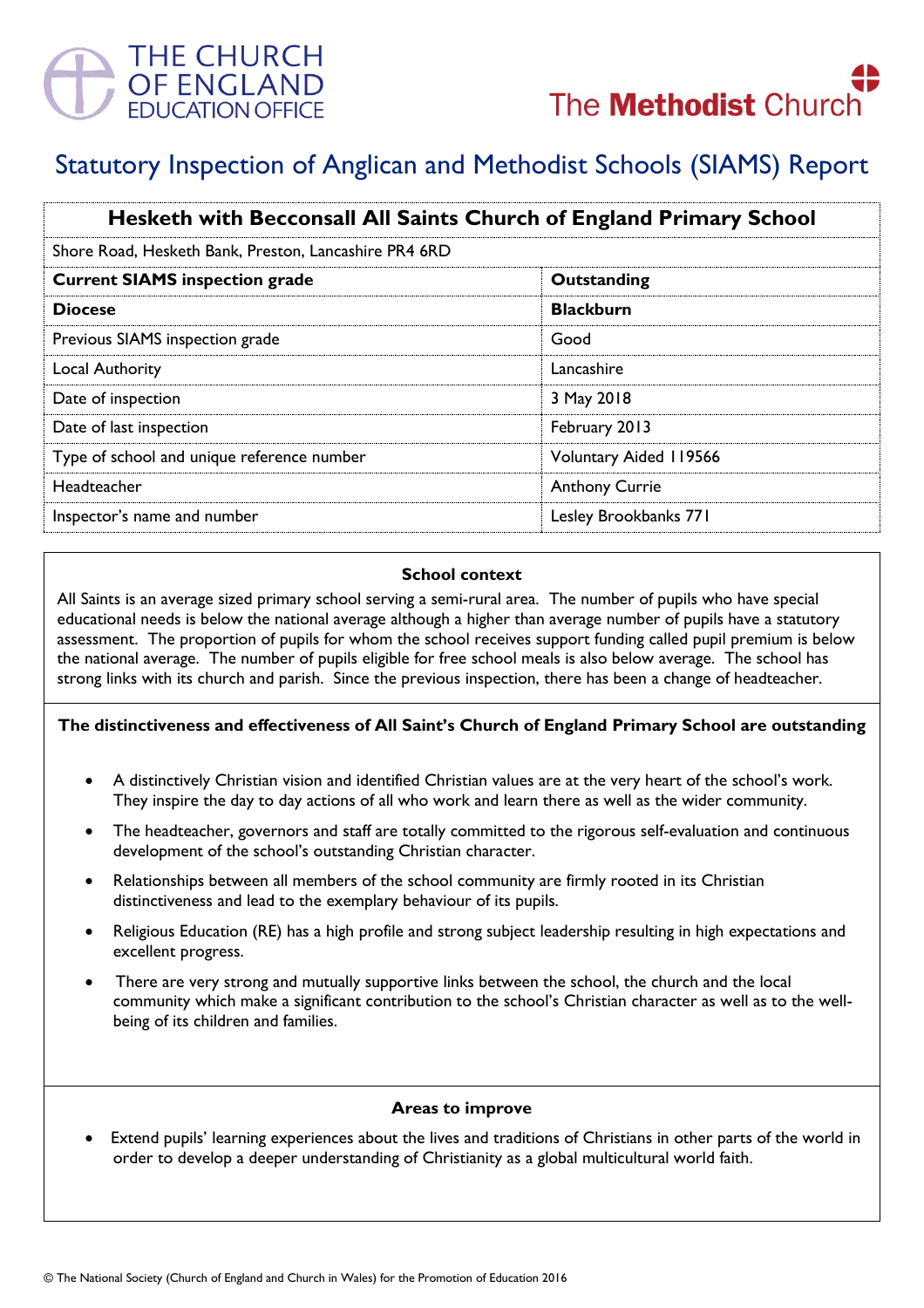# **The school, through its distinctive Christian character, is outstanding at meeting the needs of all learners**

The school's Christian vision, 'What you are is God's gift to you, what you become is your gift to God', results in a school which has Christian distinctiveness at the very core of all its work. God is at the centre of everything which, in the words of the vicar, 'Brings love and strength to the school and its community'. The strength of the school's Christian character is immediately evident to all who enter the building or who explore its website. The learning environment is used effectively to promote the school's Christian distinctiveness through high quality display and artwork. Christian values of love, friendship, determination, respect, loyalty and responsibility are explicit and woven through all aspects of school life. Pupils' behaviour is exemplary and they understand that this is a consequence of the deeply embedded Christian values that underpin all relationships. They are unfailingly polite and take care of each other very well. Attendance is high and there are no exclusions. The happiness and well-being of pupils is paramount. This is demonstrated through the school's extensive focus on nurture and care. As a result, all groups of pupils have excellent attitudes to learning. High expectations of them ensure that they make good academic progress from their starting points. Parents explain, 'This school is awesome at supporting children and families during testing times. Nothing phases them. The Christian faith is in everything it does.'

RE and worship make an excellent contribution to pupils' spiritual development. Pupils have a deep understanding of Bible stories and can explain how these deepen their understanding of Christian values. A Year 5 pupil spoke confidently of how the story of the lost sheep teaches about trust and faithfulness. 'God always looks out for us. We can trust him, especially in hard times.' Even the very youngest children show great awareness of Christian values. After hearing the story of Jesus and the children, a very young Reception pupil spontaneously expressed that, 'lesus is a friend to all of us in our school.' Understanding of world faiths is given a high priority within RE and the wider curriculum. This includes learning inspired by dedicated respect and tolerance days which are planned through the year. Understanding of Christianity as a multicultural world faith is not as well developed.

Creative spaces in school, together with Christmas and Easter experience days in church, encourage reflection and inspire personal prayer. Charitable giving is clearly seen as an important part of the school's Christian service and contributes well to pupils' spiritual, moral, social and cultural development.

# **The impact of collective worship on the school community is outstanding**

Collective worship is inspiring for the whole school community. Pupils and adults alike engage enthusiastically with worship which is rooted in Bible teaching and the school's Christian values. Pupils, staff, governors and parents appreciate how worship brings the school community together. This was particularly evident in the school's sensitive response to the Manchester bombing in 2017 which touched the lives of the village and school families. Worship impacts on pupils' own lives and how they can make a difference for others. It is carefully planned so that each act of worship has a clear focus and structure as well as flexibility. As a result, a wide variety of approaches and leaders provides the school with different experiences of worship. The school prayer, liturgical greetings and responses are regularly shared as well as The Lord's Prayer, the Grace and the Blessing. Services in church throughout the year further develop pupils' experience of Anglican tradition. Pupils articulate age appropriate awareness of God as Father, Jesus as Son and the Holy Spirit as a guide. As a result, pupils have excellent knowledge and understanding of Anglican practice, as well as church seasons and festivals. Pupils sing joyfully and proudly explain, 'We learn the meaning of songs, not just sing them.' Weekly worship in classrooms enables pupils to explore Bible teaching at an age appropriate level. The pupil worship team has a proactive role in ensuring their active and regular involvement in worship, its planning, evaluation and development.

Monitoring and evaluation of worship is robust and involves all members of the school community. This leads to purposeful next steps, for example, the development of varied approaches to prayer at the request of pupils. Prayer is an integral part of school life and central to worship, resulting in pupils who appreciate times of personal prayer and reflection. This includes the use of classroom worship spaces which they help to develop and which enable them to pray in creative ways. Prayers from class prayer boxes are offered during weekly whole school worship with the vicar and added to the prayer board initiated by the worship team. Pupils have a strong sense of prayer and readily express its importance to them. They speak of how it makes a difference to their lives as well as to the choices that they make. They know they can pray anywhere and in different ways. One child explained, 'We can pray for people who are ill or far away in other countries, our family and our amazing world.' Parents appreciate that worship gives children a sense of belonging and enables them to reflect on their beliefs. One parent summarised the views of others saying, 'The Christian faith is truly lived out here.'